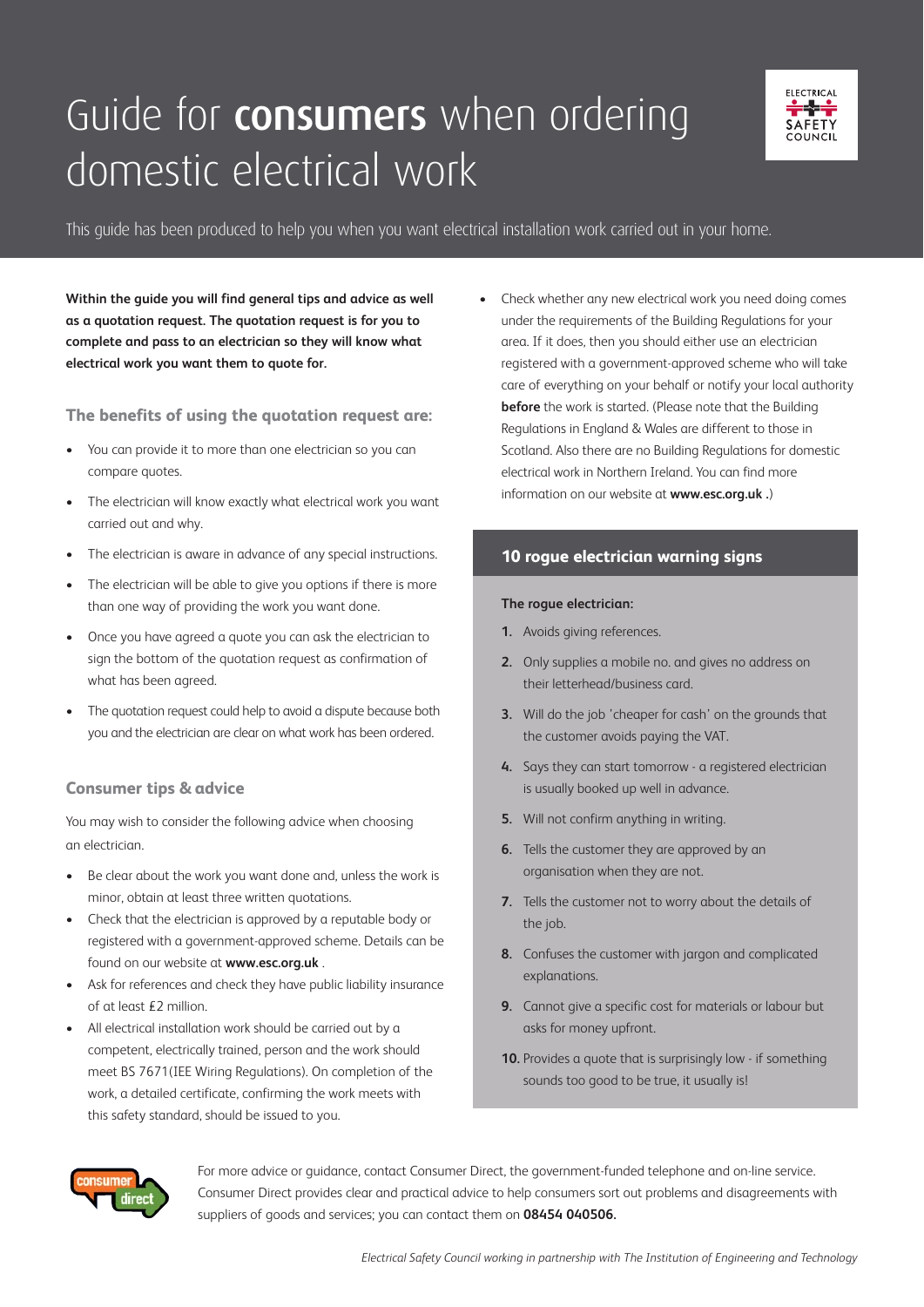### Quotation request for domestic electrical installation work

|                                                                                                                                                                                  | Electrical work required (details overleaf):<br>Rewire<br>Alteration/Addition<br>Repair                                                                                                                                                                                                                                    |  |  |
|----------------------------------------------------------------------------------------------------------------------------------------------------------------------------------|----------------------------------------------------------------------------------------------------------------------------------------------------------------------------------------------------------------------------------------------------------------------------------------------------------------------------|--|--|
|                                                                                                                                                                                  |                                                                                                                                                                                                                                                                                                                            |  |  |
|                                                                                                                                                                                  |                                                                                                                                                                                                                                                                                                                            |  |  |
|                                                                                                                                                                                  |                                                                                                                                                                                                                                                                                                                            |  |  |
|                                                                                                                                                                                  |                                                                                                                                                                                                                                                                                                                            |  |  |
| Access arrangements/special requirements:                                                                                                                                        |                                                                                                                                                                                                                                                                                                                            |  |  |
| Level of acceptable disruption:                                                                                                                                                  | Making good after work by:                                                                                                                                                                                                                                                                                                 |  |  |
| Minimal redecoration<br>Full redecoration                                                                                                                                        | Electrician                                                                                                                                                                                                                                                                                                                |  |  |
| Some repairs/redecoration                                                                                                                                                        | Customer                                                                                                                                                                                                                                                                                                                   |  |  |
| <b>Building Regulations:</b><br>Is the work subject to the Building Regulations?<br>l Yes<br>$\vert$ No                                                                          | If 'yes', who will be responsible for the process<br>Electrician<br>Customer                                                                                                                                                                                                                                               |  |  |
| <b>Budgetary constraints:</b> (If any)                                                                                                                                           | Method of payment:<br>Cheque Debit Card Credit Card<br>Cash                                                                                                                                                                                                                                                                |  |  |
| Acceptable terms of payment (more than one box may be ticked):<br>On completion of works<br>Interim payments at agreed stages                                                    | Deposit                                                                                                                                                                                                                                                                                                                    |  |  |
| Please provide a quotation based on the information in this request:                                                                                                             |                                                                                                                                                                                                                                                                                                                            |  |  |
|                                                                                                                                                                                  |                                                                                                                                                                                                                                                                                                                            |  |  |
|                                                                                                                                                                                  |                                                                                                                                                                                                                                                                                                                            |  |  |
| <b>Confirmation of quote</b> (to be completed by electrician)                                                                                                                    |                                                                                                                                                                                                                                                                                                                            |  |  |
|                                                                                                                                                                                  |                                                                                                                                                                                                                                                                                                                            |  |  |
|                                                                                                                                                                                  |                                                                                                                                                                                                                                                                                                                            |  |  |
| (inc. VAT)                                                                                                                                                                       |                                                                                                                                                                                                                                                                                                                            |  |  |
| <b>ELECTRICAL</b><br>This quotation request has been produced for guidance purposes only. It is not a legal contract and should not be used as such.<br>≑⊹÷<br>SAFETY<br>COUNCIL | The Electrical Safety Council and Institution of Engineering & Technology take no responsibility and will not become involved in any contractual dispute<br>relating to the information in this quotation request. The accuracy of the information in this quotation request is always the responsibility of the customer. |  |  |

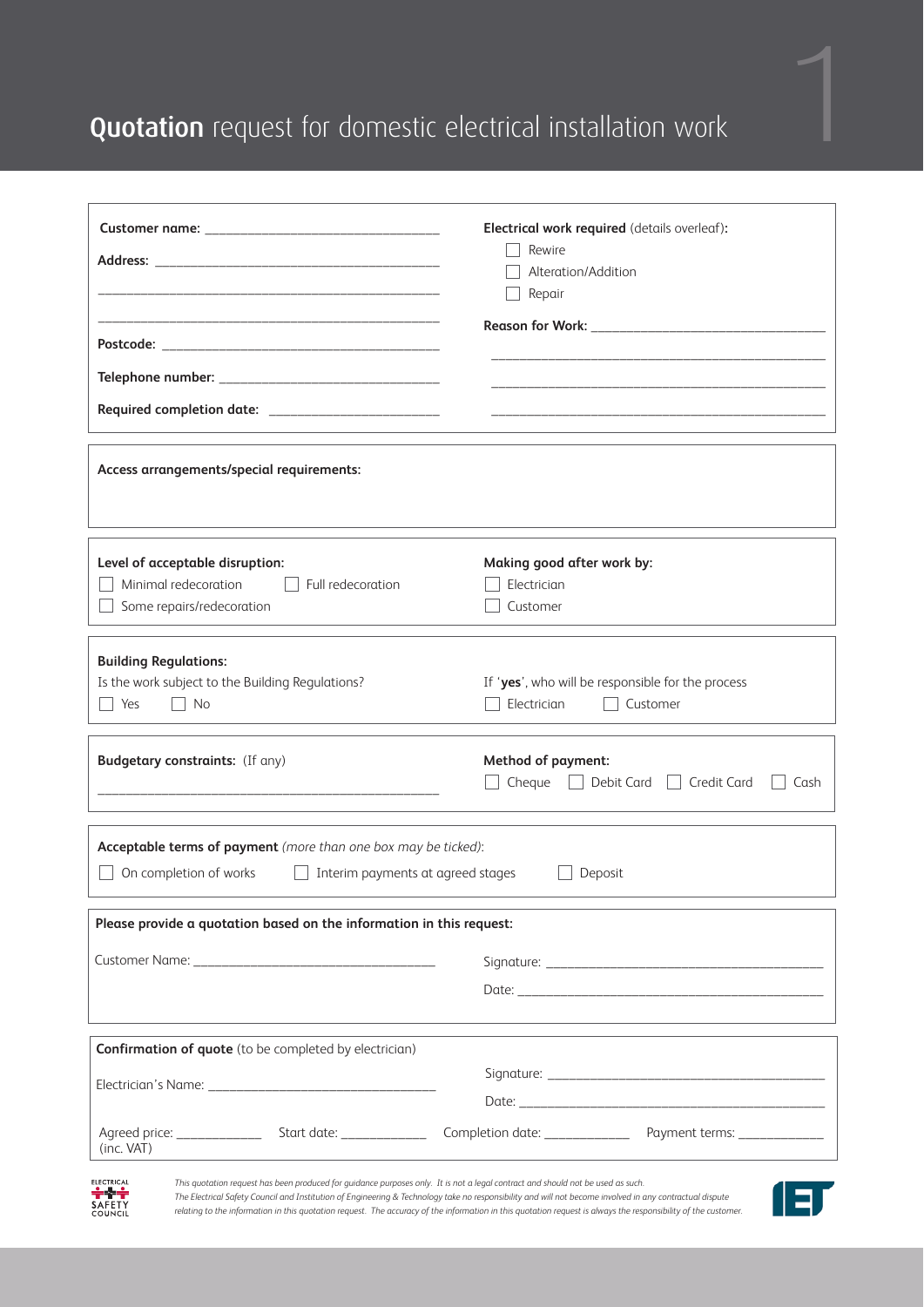

| Description of work: |                                                                                                                         |
|----------------------|-------------------------------------------------------------------------------------------------------------------------|
|                      |                                                                                                                         |
|                      |                                                                                                                         |
|                      |                                                                                                                         |
|                      |                                                                                                                         |
|                      |                                                                                                                         |
|                      | Continued on separate attached page(s)                                                                                  |
|                      | If needed, please indicate the total numbers of fittings, switches and sockets you want for each location, in the table |
|                      | below. Please note that there may be requirements under the Building Regulations on the minimum number and type         |

| Location    | Number of light fittings |      | Number of light switches | Number of sockets |      |
|-------------|--------------------------|------|--------------------------|-------------------|------|
|             | Ceiling                  | Wall |                          | Single            | Twin |
| Hall        |                          |      |                          |                   |      |
| Reception 1 |                          |      |                          |                   |      |
| Study       |                          |      |                          |                   |      |
| Dining      |                          |      |                          |                   |      |
| Kitchen     |                          |      |                          |                   |      |
| Utility     |                          |      |                          |                   |      |
| Cloakroom   |                          |      |                          |                   |      |
| Landing     |                          |      |                          |                   |      |
| Bedroom 1   |                          |      |                          |                   |      |
| Bedroom 2   |                          |      |                          |                   |      |
| Bedroom 3   |                          |      |                          |                   |      |
| Bedroom 4   |                          |      |                          |                   |      |
| Bathroom 1* |                          |      |                          |                   |      |
| $L$ oft     |                          |      |                          |                   |      |
| External    |                          |      |                          |                   |      |
| Garage      |                          |      |                          |                   |      |
| Other       |                          |      |                          |                   |      |
| Other       |                          |      |                          |                   |      |
| Other       |                          |      |                          |                   |      |

\* *Sockets are only allowed in the bathroom if they can be fitted at least 3 metres from the bath or shower.*

**List of items to be provided by customer** such as specialist light fittings:

**of fittings installed.**